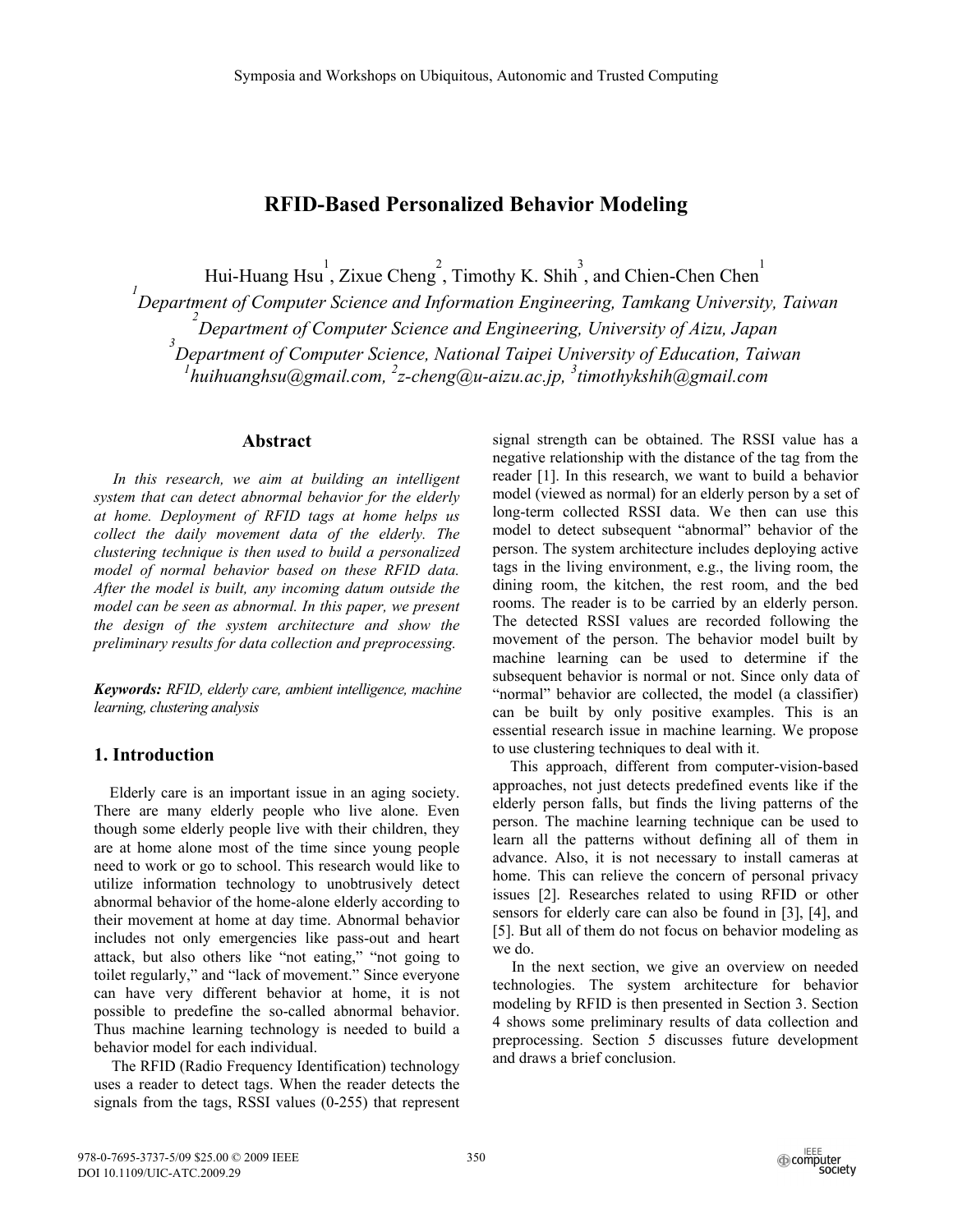## **2. Technology Overview**

An RFID system includes two parts: tags and readers. Digital information of an object, usually a serial number, is stored in a tag attached to the object. When a reader sends an electromagnetic signal to a tag, the tag responds the reader with the stored digital information. This information is then used to identify the object. There are basically two kinds of RFID tags: passive and active. Passive tags simply reflect the signal sent from the reader for the transmission of the stored information. They draw power from the reader and need no battery. On the other hand, active tags have their own transmitter and power source (battery). In-between the two, semi-passive tags operate their circuits on their own power, but communicate with the reader in the same way as passive tags. RFID tags are designed to operate in different frequencies. General speaking, low-frequency tags (usually passive tags) are used in a detecting distance shorter than 0.5 meter; high-frequency tags (usually active tags) are used for a wider range (several meters to one hundred meters). The RFID system has been widely used in many applications, e.g., tracking goods in a supply chain, tracking cows and pets, access control systems, and payment systems [6]. The RFID system has advantages over other automatic identification techniques, like bar codes and smart cards. To name a few: it does not need close contact; it does not need light; it can read many tags at the same time; and it can store additional information.

In our research, we chose the RFID system to record the movement of the elderly at home. Quite a many researches can be found in the literature for RFID tracking/positioning [7][8][9][10]. However, we do not need such complicated systems since exact location of the elderly person is not needed. Time sequences of RSSI values collected from active tags deploying in various corners at home are a sufficient representation of the movement of the elderly person who carries the reader. Other indoor positioning systems used wireless LAN [11], floor pressure/load sensors [12], and infrared-based small motion detectors (SMDs) [13]. Furthermore, video tracking systems can also be used to monitor indoor human behavior [14] or outdoor traffic [15]. But object tracking in video is a much more complex task. It can draw concern on personal privacy.

Another major issue of this research is the behavior modeling by only positive examples. The goal for such modeling is to detect abnormal behavior. In the literature, we have found applications of anomaly detection in information security [16][17], credit fraud detection [18], and document selection [19]. All of them used a machine learning approach. But in [17], one-class SVM (support vector machines) that finds the hyperplane between the positive examples and the origin is used. Such a classifier

is biased and not suitable in our case. In [19], artificial negative examples were used. This is also impractical since negative examples are difficult to define and generate.

## **3. Behavior Modeling with RFID data**

In our setting, a notebook PC, a wireless LAN access point (AP), a CF-card RFID reader (Fig. 1 (a)), a PDA with a CF-card slot (Fig. 1 (b)), and 10 active RFID tags with various sizes (Fig. 2) are used. The system architecture for data collection can be seen in Fig. 3. In the system, active tags are deployed in the environment. The person carries a PDA with the CF-card reader and wears a bracelet tag. The PDA transmits the received RSSI values from the tags to the notebook PC every second through the wireless AP. The collected data are then stored and preprocessed in the notebook PC for further analysis. We can of course collect the movement data in a reverse way, meaning, the person carries a tag and readers are deployed in the environment. But the cost would be much higher.







Fig. 2. Active RFID Tags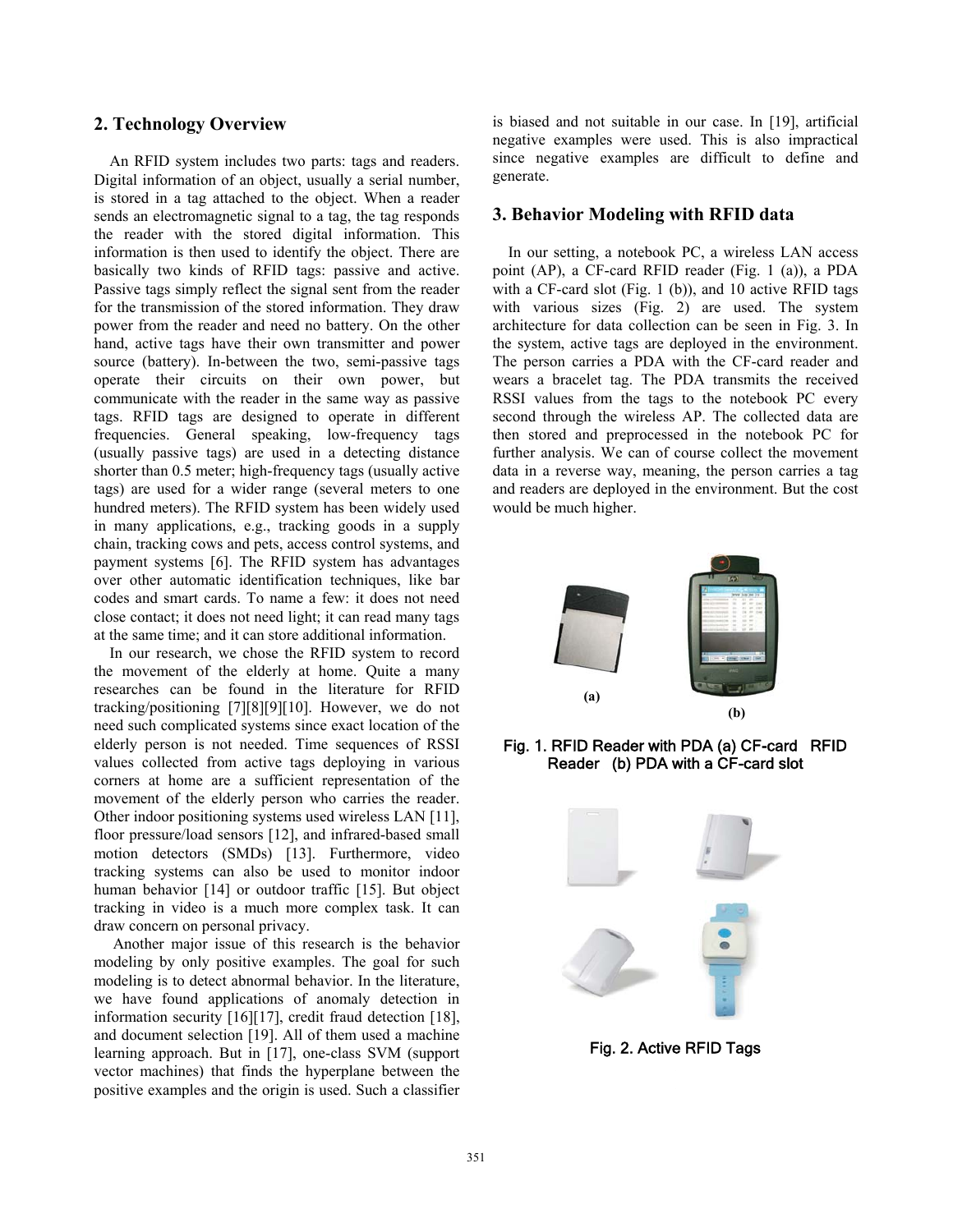

Fig. 3. System Architecture for Data Collection

Our aim is to collect the movement data of an elderly person alone at home. It will not be appropriate to use the same setting with more than one person in the same environment. If a person is not alone, such behavior analysis might not be necessary. Another important reason is that the RFID signal strength can be affected by other people who move in the same space. From our tests, even when nothing is moving in the environment, the RSSI values could be unstable sometimes.

In Fig. 4, we show the idea of behavior modeling through clustering [20]. After the RFID data sequences are properly smoothed and sampled as to be discussed in Section 4, the preprocessed data sequences are *windowed* by a sliding window. Two behavior (movement) models will be built. They are models for short-term behavior and long-term behavior. The window size is 5 minutes for short-term behavior and 5 hours for long-term behavior. The short-term model is used to detect anomalies like "falling down" (meaning unusually staying in a place for a few minutes). On the other hand, the long-term model is used to detect anomalies like "staying in the toilet for a period longer than usual" and "not opening the refrigerator for a few hours."

The windowed data sets for short-term modeling and long-term modeling are then clustered respectively through standard clustering technologies like K-Means. As shown in Fig. 4, we can build a hyper-elliptic boundary for each cluster. The number of clusters would be the number of different kinds of behavior for the person. In this example, we have four clusters in the twodimensional space. In real cases we can have 10 to15 clusters in the 10-dimensional space (due to 10 RFID tags). The hyper-elliptic boundary can be found using singular value decomposition (SVD). The principal axes and their respective variance can be calculated and used to determine the hyper-elliptic boundary. Once the boundaries are determined, we can have a model to detect anomalies. In this example, point A is outside the boundary of either one of the four clusters. So it is viewed as an anomaly.



Fig. 4. Clustering for Behavior Modeling

## **4. Data Collection and Processing**

The first floor (18.5m  $\times$  4.7m) of a house was chosen to deploy the tags. Nine of the tags are deployed (Fig. 5). The tags were placed at the entrance  $(\#1)$ , at two side tables in the living room  $(\#2, \#4)$ , on top of the TV  $(\#3)$  in the living room, at the two end of the dining table in the dining room  $(\#5, \#6)$ , in the toilet  $(\#7)$ , in the refrigerator (#8), and near the sink in the kitchen (#9). The  $10^{th}$  tag on a bracelet was worn by the person who carries the reader. This tag can also measure and transmit body temperature of the person. This can ensure that the reader is with the person all the time. The following data are transmitted: the tag ID number, the RSSI value, the connectivity quality (LQI), the battery indicator (DI) and detected temperatures (only for Tag #10 that has temperature sensors). In our research, only the first two items are used to build the behavior models. A set of sample data collected and transmitted in one second is shown in Fig. 6.



Fig. 5. Deployment of Tags in a Testing **Environment**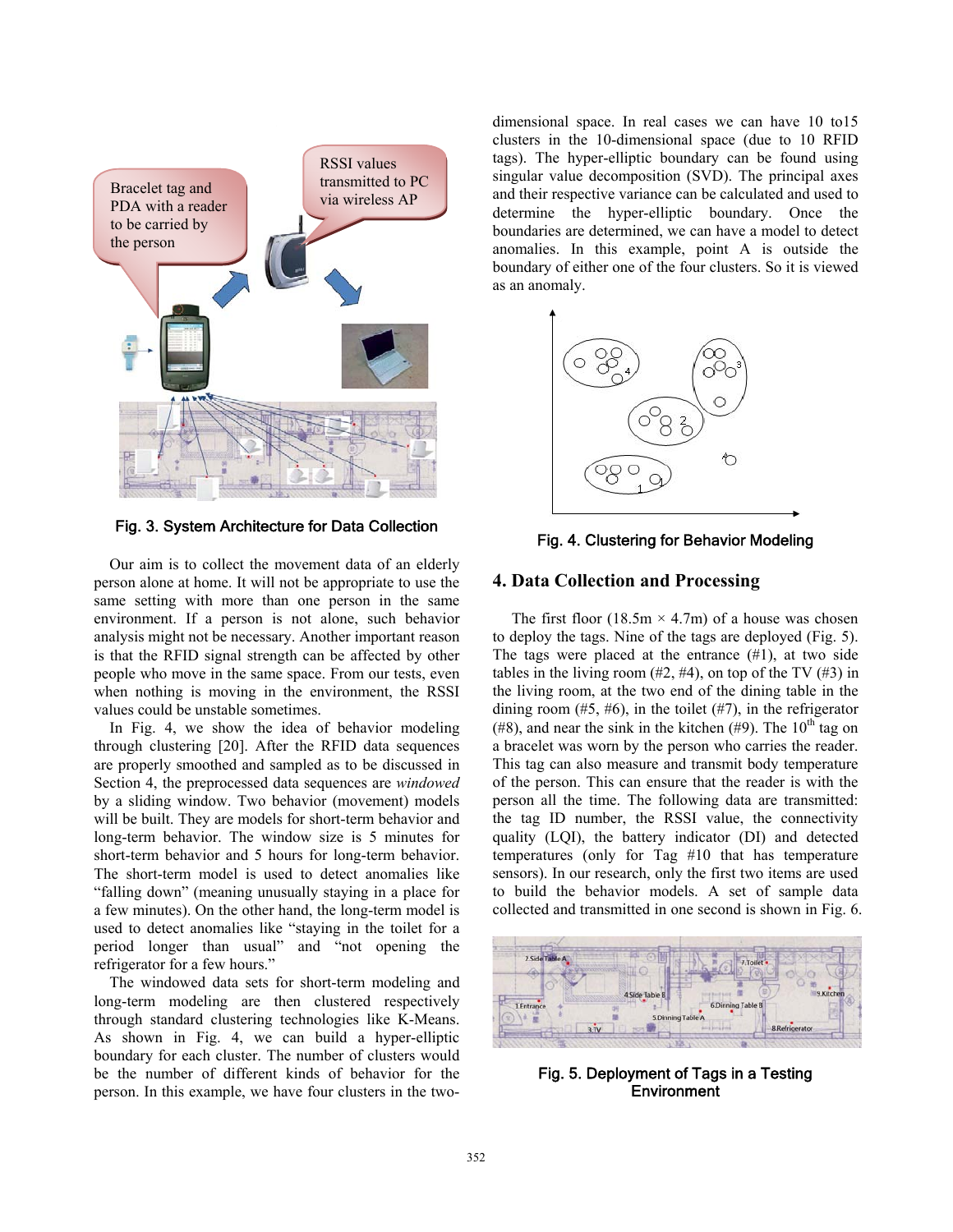| ID:0001000107520133, RSSI:133, LQI:219, DI:255, T1: -, T2:-         |
|---------------------------------------------------------------------|
| ID:0001000107520125, RSSI:132, LOI:73, DI:255, T1: -, T2:-          |
| ID:0001000107520124, RSSI:111, LQI:107, DI:255, T1:-, T2:-          |
| ID:0001000107462018,RSSI:0,LQI:0,DI:0,T1:-,T2:-                     |
| ID:0001000107462016,RSSI:103,LQI:213,DI:255,T1:-,T2:-               |
| ID:0001000107462011,RSSI:0,LQI:0,DI:0,T1:-,T2:-                     |
| ID:0001000107291249,RSSI:0,LQI:0,DI:0,T1:-,T2:-                     |
| ID:0001000107291246,RSSI:0,LQI:0,DI:0,T1:-,T2:-                     |
| ID:0001000107291241,RSSI:0,LQI:0,DI:0,T1:-,T2:-                     |
| ID:0001000107503013, RSSI:150, LQI:227, DI:255, T1:29.25, T2:29.875 |
|                                                                     |

### Fig. 6. Samples of Collected Data

To do a primary test, we collected the RSSI values for half an hour. During the test, the person stayed in the couch for 10 minutes, walked to the toilet in one minute, stayed in the toilet for 90 seconds, moved to the refrigerator in 15 seconds, stayed in front of the refrigerator for another 15 seconds, walked to the kitchen tag, stayed in front of the kitchen tag for 60 seconds, walked back to the couch in one minute, then repeated the whole process (Fig. 7). So the total time for this data collection was 30 minutes with 1800 data points. (The PDA transmits detected data every second.) The person moved in the test environment alone with no interference from other people. The CF-card reader was held in an upright position at all time to ensure that signals from all tags could be more accurately detected.



#### Fig. 7. Test Moving Route

The collected RSSI data sequences from five of the 10 tags are shown in Fig. 8. The five tags are *Side Table A*, *Side Table B*, *Dining Table B*, *Toilet*, and *Bracelet*. In Fig. 8 (a), the tag was not detected (with an RSSI value of zero) in the two squared periods because the person was going away from the living room. Fig. 8 (b) is similar to Fig. 8 (a) except that the RSSI values are lower and noisier when the person stayed in the living room. The noisy signal was caused by the furniture existing between Side Table B and the couch. In Fig. 8 (c), the signal was even noisier than Fig. 8 (b) when the person was in the couch. This is because that there is a division between the living room and the dining room. On the other hand, the RSSI values of the Dining Table B tag were higher when the person moved to the toilet and the kitchen. From Fig. 8 (d), it is very obvious to know at what time the person was in the toilet. In Fig. 8 (e), it shows that the bracelet tag was with the person during the test. From these signals, we are sure that the collected RSSI values can represent

the movement of the person. The RSSI values from the tags change with the distances between the tags and the reader (the person).



Fig. 8. Collected Data from the 30-minute Test Movement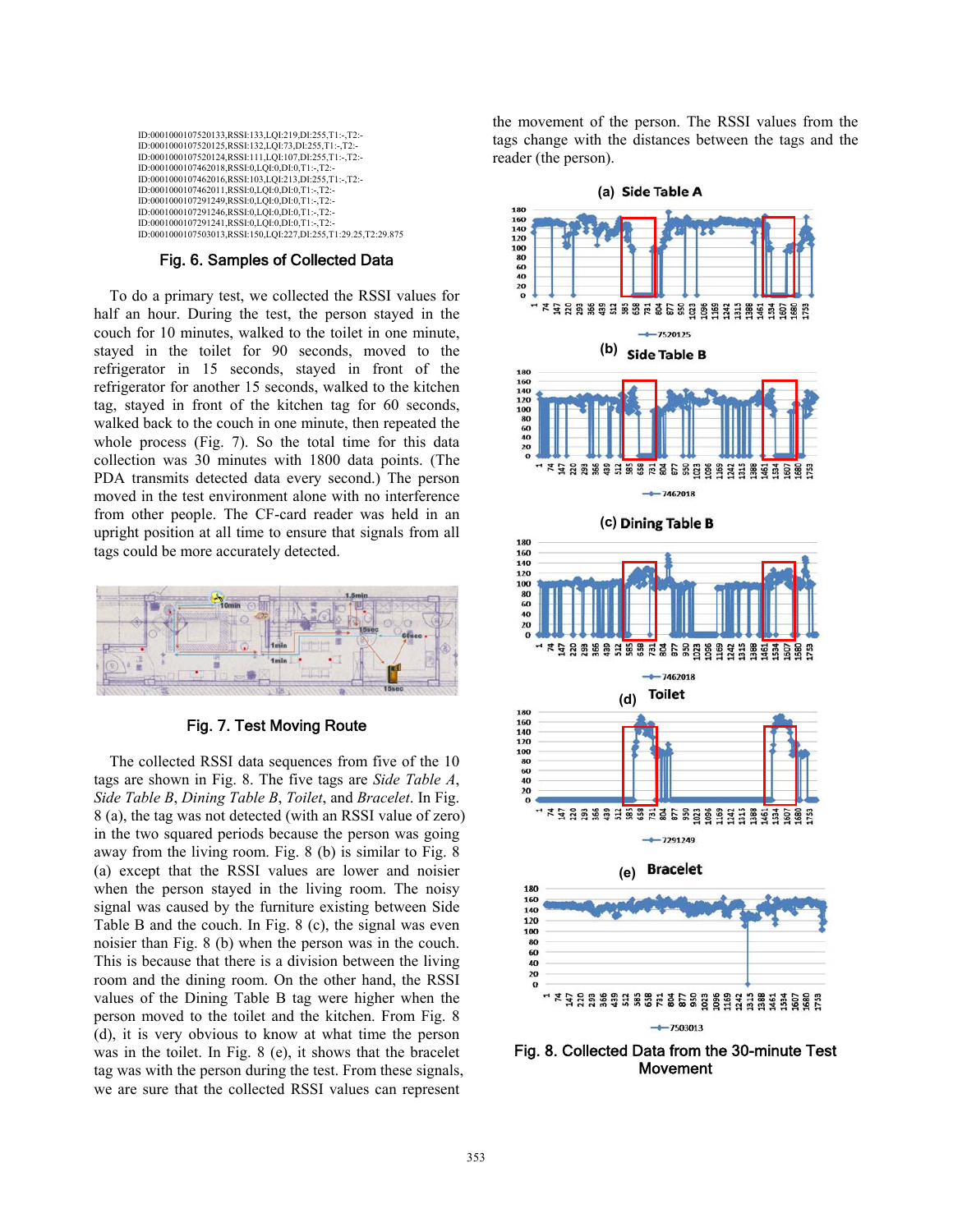The RSSI values can be unstable and noisy sometimes. This is why we need to preprocess the collected data before they are sent to the clustering process. From Fig. 8, we see noises in the collected signals. Most importantly, the signals dropped to zero sometimes even when the person was not moving. Also, furniture and divisions between rooms cause interference to the signals. Moreover, the reader is *directional*. Detected signals can be different when we point the reader in different directions. This is why the person had to keep the reader in an upright position to have more accurate data collection.

To provide the clustering algorithm a better set of data, we need to preprocess the collected data. First, the sudden zeros are smoothed out. Secondly, the data are sampled in two different ways for our modeling of short-term behavior and long-term behavior. In Fig. 9 (a), a sudden zero is shown and it can be smoothed out to 121 as in Fig. 9 (b). We use a voting mechanism to decide if a zero is a "sudden" zero. If the majority of the previous two samples and the subsequent two samples are not zero, it means that the current zero should not be zero. Thus it is smoothed out by averaging the RSSI values of the four neighbors. In this example, (124+124+118+118)/4=121. The smoothed signal of Fig. 8 (a) is shown in Fig. 10.



Fig. 9. RSSI values with a sudden zero (a) before smoothing (b) after smoothing



Fig. 10. Result with sudden zeros smoothed out for Side Table A

To model short-term and long-term behavior, we need to sample the data with different sampling intervals. This is to reduce the number of data points in a *windowed* data from the time sequences. Abnormal short-term behavior could be "falling down." On the other hand, abnormal long-term behavior could be "staying in the toilet for too long" or "not opening the refrigerator in five hours." So the short-term behavior modeling is based on windowed data of a 5-minute period and long–term behavior modeling is based on windowed data of a 5-hour period.

As mentioned above, data sampling is used to reduce the complexity of behavior modeling by clustering. However, uniform sampling seems not appropriate here. The person can move from one point to another then back in a few seconds. We might lose the information of this movement if the data are simply sampled by a fixed interval. Thus we believe that it is better to retain the maximal RSSI value in the sampled interval so that movement information can be best preserved. Fig. 11 shows an example for such a sampling process. The data are sampled every five seconds. 7520125 and 7520124 are the tag numbers.



Fig. 11. Data Sampling with the Maximum Retained

### **5. Discussion and Conclusion**

We have proposed to use the clustering technique to build a human behavior model solely based on RFID data. Preliminary results show that the RFID data from active RFID tags can really grasp human movement in an environment. Next, we will develop a real-time system to collect data for a longer period of time, say, one week, build a model by clustering, and test the model with designed abnormal behavior data. If the model successfully detects the abnormal behavior, we will then seek elderly volunteers to further check the system in their daily life.

Furthermore, in this research, a person's behavior is only represented by his/her movement in the environment. We also plan to attach passive tags to objects that are normally used in daily life. With these data from passive